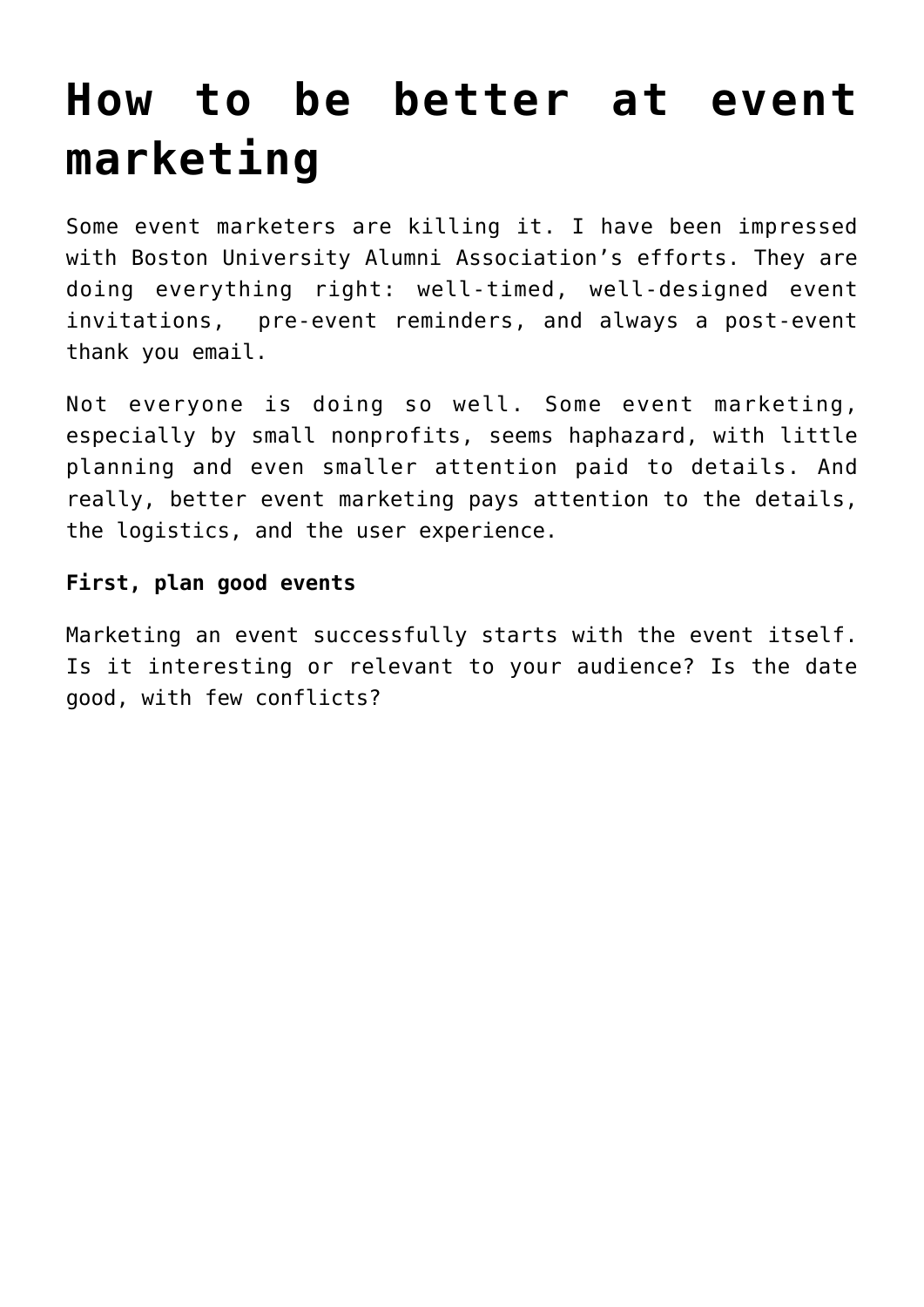

Photo by Karolina Grawbowska on Kaboompics.com

## **Entice and inform your audience**

Once you have chosen the event, the date and the venue you are ready to market it to your audience. You will have to develop a description of the event that entices but also informs. Why would your audience want to come to this event? Who is speaking? Why are you hosting the event? What makes this event special or important? And you must provide all the important logistical information, such as: date, time, venue name and address, cost (including if free to attend), and ways to sign up.

## **Time the invitation properly**

Think about how much time your audience needs to make a decision. If it is an event that requires travel and hotel reservations (e.g., annual conference, wedding), you will need to send it with a few months lead time. If the event is local, then you can market closer to the event time. However, don't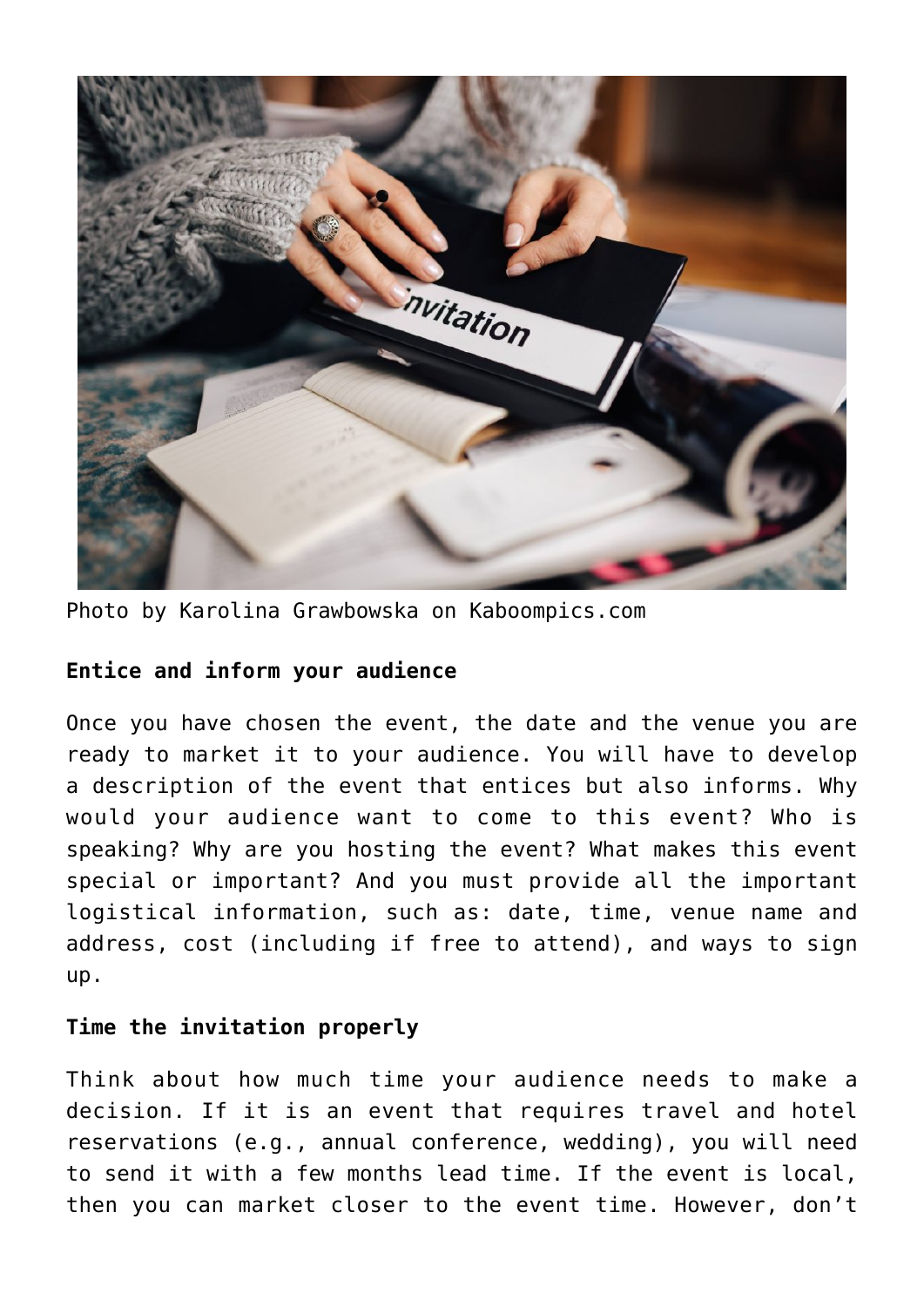send out an invitation too far in advance because it will be forgotten, but don't do it too close to the event because your audience may already have made other commitments.

#### **What to include in the actual invitation**

Emails must have text and a link to sign up. *Do not* ever have an image/graphic-only email, since some email programs do not automatically open images and require them to be downloaded.

Again, make sure to include all the details your audience needs to decide whether to attend or not (look at the list above).

#### **Signing up should be easy**

You should have an easy way to sign up—do not make me jump through hoops such as making me scroll through multiple screens, and having to create accounts and passwords. You are not selling tickets for an international flight. Think about what information you absolutely need (e.g., name, contact info such as address and email, credit card information), and start with that. Other information (e.g., phone number, demographics, etc.) that might be good to have should be weighed carefully. Asking for too much information can be a huge turn-off.

#### **Always acknowledge sign-ups**

This should go without saying, but once people sign up for your event, they should get an email confirmation.

## **Calendar links!**

Be sure that the software you are using has a universal calendar link both in the sign up screen and in the acknowledgment/confirmation email. Attendees should be able to download the event info to any major calendar (i.e., Apple, Outlook, Google).